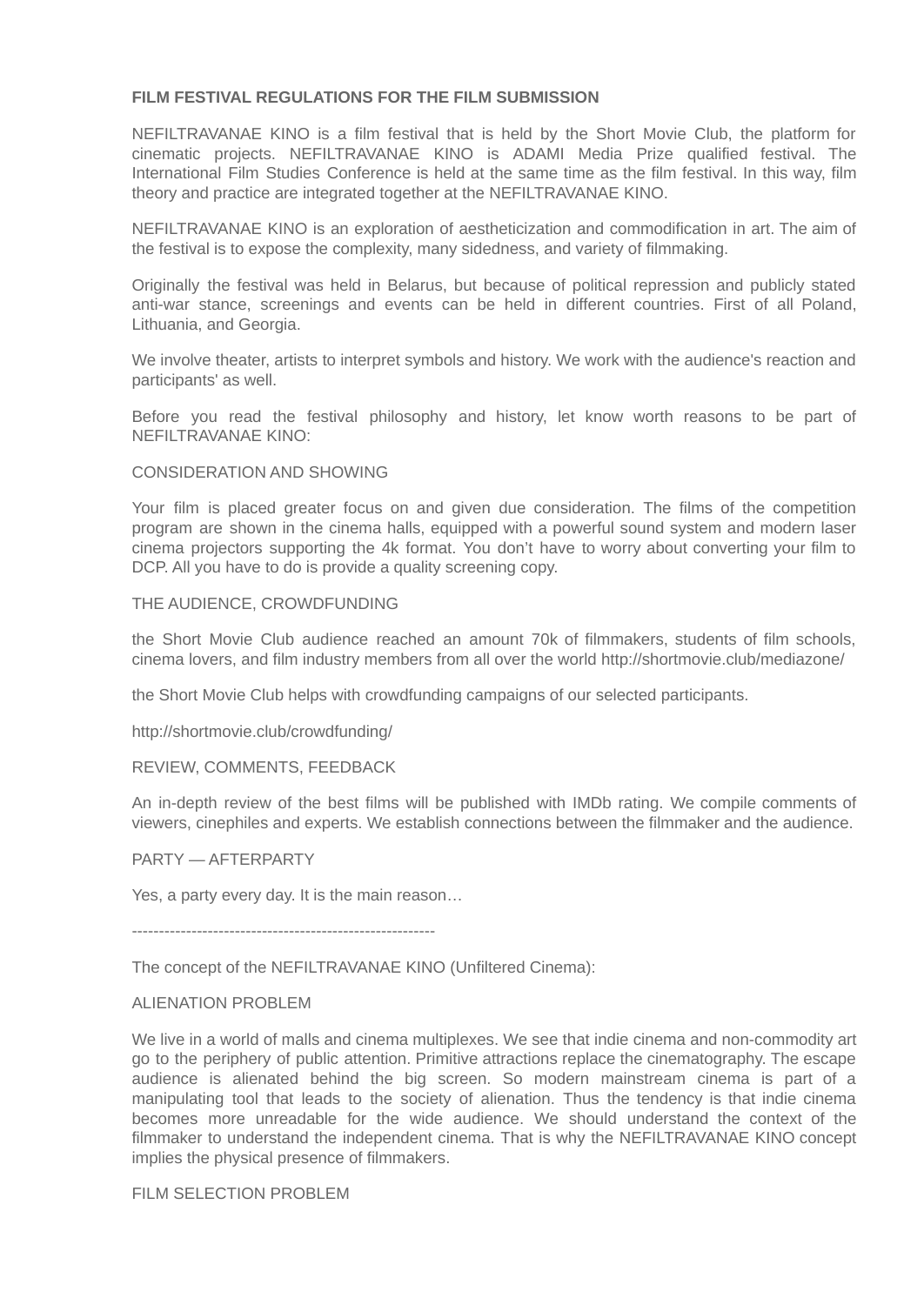Filmmakers shoot millions of movies. And thousands of short film festivals organize screenings all over the world every year. On average, several thousand films are submitted to a film festival. So various good films can be neglected for whatever reason. Often selecting probability is like winning a lottery. As a result, filmmakers are left with no feedback. It is a paradox that no one can hear you in the age of the Internet! The mainstream culture prefers attractions and casual viewing.

Also, this idea is based on the film selection problem. Perhaps it's no surprise one person, i.e. programme director at best, or even students of film schools make a preliminary decision to select a movie. Сoncordance of judges or previewers is more seldom thing than the difference of background, tastes. So selection or judging can be one-sided or perfunctory. It is not bad as the programme director has a good taste and aesthetic sensitivity, of course. But we've discovered another conception of "unfiltered cinema". We matched it against "the best of the best" way. This way aids to perceive cinematic idiom without the dictate of art-curators.

## CELEBRATION OF INDIE CINEMA

So the Unfiltered Cinema Film Festival tries to avoid "the best of the best" way but it does not ignore it completely, sure. The festival selects fiction, animation, documentary, experimental and virtual reality sections. A jury awards the best film in every section. The festival holds the screenings at cinema theatres, the National Centre for Contemporary Arts, and art-spaces.

Our aim is to gather people in art, to have a dialogue to be happy with smart communication. Cinema is art but not sport. The key point of our project is to establish communication between the filmmaker and the audience.

Please, read about the festival history through the link to the festival's website. http://shortmovie.club/history/

## **Awards & Prizes**

Grand-Prix The best fiction film The best documentary film The best animation The best experimental film People's choice award Most discussed film

-----------------------------

Selected films are considered for ADAMI Media Prize (for produced films in Armenia, Azerbaijan, Belarus, Georgia, Moldova, Ukraine, or directors from these countries). https://www.adamimediaprize.eu/

# **Rules & Terms**

The Short Movie Club Film Festival invites as many participants as possible. Our team hopes to create a community, brotherhood of indie filmmakers to celebrate together a spirit of indie cinema.

We accommodate selected participants. Other participants are lodged if there are free places.

The festival's team helps with all visas issues and accommodation during the festival for selected participants.

Films with runtime no longer than 45 minutes are allowed to participate in the festival. There is no limit on how many works one participant can send. The participant that sends the application must guarantee observance of copyright on the works sent. All responsibility for copyright observance lies on the contestant.